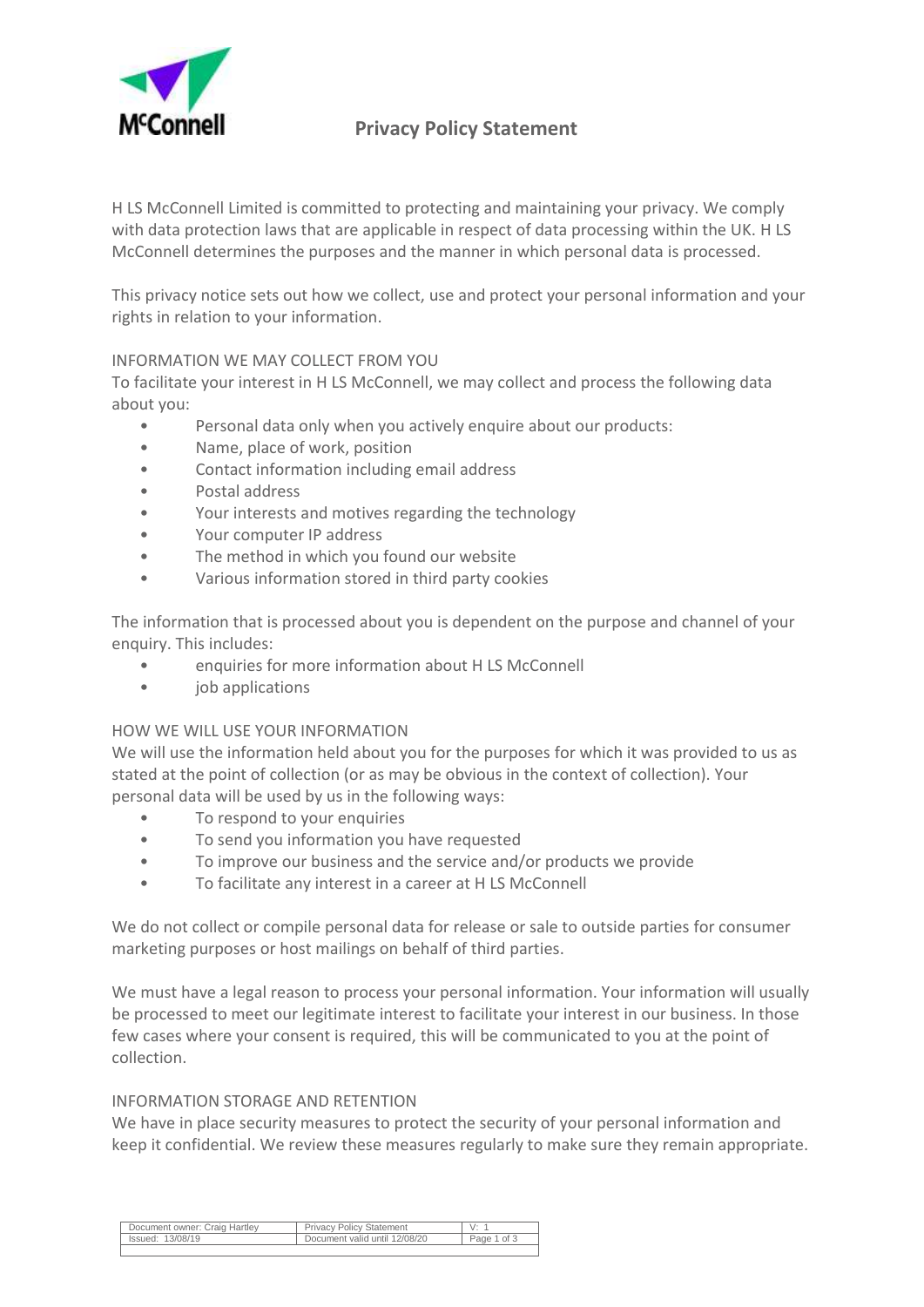

## **Privacy Policy Statement**

We cannot guarantee the security of any third-party application you may use to transmit your data (for example, internet browsers).

We may transfer and process your data outside of the UK. Where your personal information is to be transferred outside the UK we will take reasonable steps to ensure that there are appropriate safeguards to protect your information.

We will keep your personal information for at least as long as we have a relationship with you.

When deciding how long to keep your personal information after our relationship with you has ended, we take into account our legal, regulatory and professional obligations.

### DISCLOSURE OF YOUR INFORMATION

We may disclose your personal data to any member of our business who need access to that information to assist you with the purpose of your enquiry.

We may also disclose your personal data to third parties:

- that are engaged by us to provide services to us, in which case we will require those parties to keep that information confidential and secure and to use it solely for the purpose of providing the specified services to us;
- if we or substantially all of our assets are acquired by a third party, in which case personal data held by our site will be one of the transferred assets;
- if we are under a duty to disclose or share your personal data to regulatory or law enforcement agencies

### LINKS TO OTHER SITES

Our site and apps may, from time to time, contain links to other websites, mainly those of our partners and clients, but also those of other third parties. Please note that these websites have their own privacy policies and that we do not accept any responsibility or liability for these policies. Please check these policies before you submit any personal data to these websites.

### YOUR RIGHTS

You have rights regarding your personal information, including the right to access, correct, delete, restrict or object to our use of it. We would encourage you to inform us if the information we hold about you is no longer accurate. We may need extra information from you to deal with any request. If you would like to discuss or exercise these rights, please contact us at infosouth@mcconnellroofing.com. If you do not want us to process your data, then we may not be able to facilitate your interest in our business.

In the event that you have cause for complaint please contact us and we will follow up with you to resolve this. If you have a data privacy related complaint, you also have the option to direct your complaint to the Information Commissioner's Office (ICO).

| Document owner: Craig Hartley | <b>Privacy Policy Statement</b> |             |
|-------------------------------|---------------------------------|-------------|
| Issued: 13/08/19              | Document valid until 12/08/20   | Page 2 of 3 |
|                               |                                 |             |